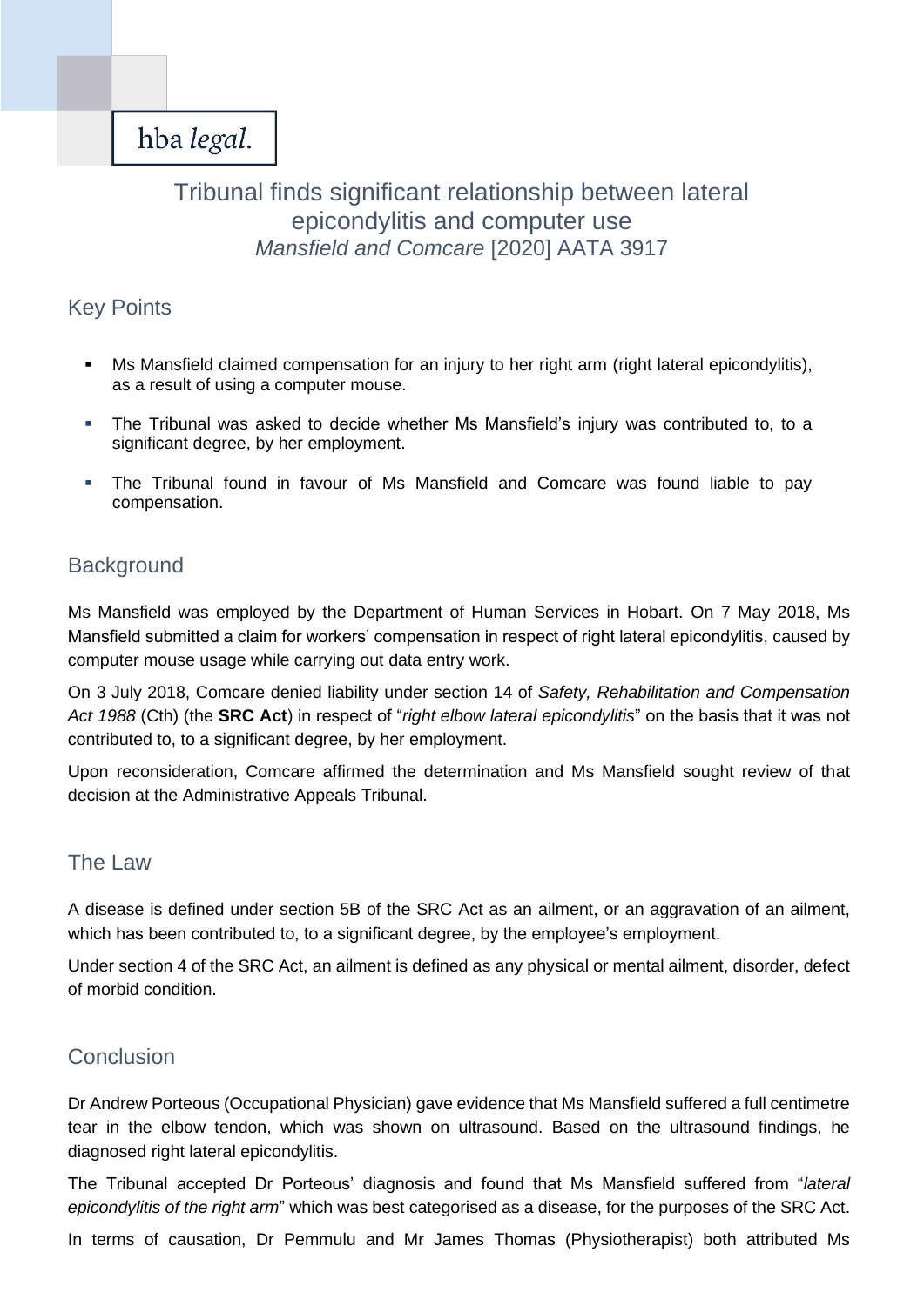Mansfield's condition to the use of a computer mouse. A workplace ergonomic assessment found that clicking and navigating with a mouse constituted 67-100% of Ms Mansfield's total work time, 40 to 60 minutes in the hour, or one lift every 15 seconds.

Dr Porteous considered that Ms Mansfield's condition was not caused by her employment, rather it was the result of pre-existing constitutional factors. He relied on a study by the National Institute for Occupational Safety and Health, *Musculoskeletal Disorders and Workplace Factors, A Critical Review of the Epidemiologic Evidence for Work-Related Musculoskeletal Disorders of the Neck, Upper Extremity and Lower Back* (the **NIOSH Study**). Dr Porteous reported it was his understanding that there was no evidence that workers using a computer had an increased risk of right lateral epicondylitis ocurring nor was it thought to be causative. However, he later conceded that the NIOSH Study did not state there was *no* relationship between computer mouse work and lateral epicondylitis.

The Tribunal noted there had been significant advances in computer technology since the NIOSH Study. Further, the Tribunal considered the NIOSH Study did no more than state there was no evidence of any connection between data processing work and lateral epicondylitis, noting it did not say anything about computer mouse work. The Tribunal reviewed a subsequent report, *Occupational Exposure to Neck and Upper Extremity Disorders, A Systematic Review* by the Swedish Council on Health Technology Assessment. Dr Porteous criticised this report on the basis that it was centred mainly on self-reporting, however the Tribunal found it useful evidence to suggest a significant relationship between pain in the elbows and use of a computer mouse.

The Tribunal considered that Dr Porteous appeared to have assumed a degenerative change because there was no other cause apparent to him. For this reason, the Tribunal was not satisfied that there was sufficient evidence to justify a conclusion of a degenerative change, and found that Ms Mansfield's injury had been significantly contributed to by her employment.

The reviewable decision was set aside and substituted with a finding that Comcare was liable to pay compensation under section 14 of the SRC Act in respect of "*right lateral epicondylitis*".

#### Lessons Learnt

Recent decisions from the Tribunal relating to causation of lateral epicondylitis have illustrated the complex nature of the condition. And, in turn, this highlights the importance for employers to ensure they have strong evidence to refute any causative link between lateral epicondylitis and repetitive activities.

#### Contact:

Lauren Bishop Claire Tota Solicitor **Partner** Direct: (08) 9265 6012 Direct: (08) 9265 6011 lauren.bishop@hbalegal.com Claire.tota@hbalegal.com

#### Visit www.hbalegal.com for more case articles and industry news.

*Disclaimer: This article is intended for informational purposes only and should not be construed as legal advice. For any legal advice please contact us.*